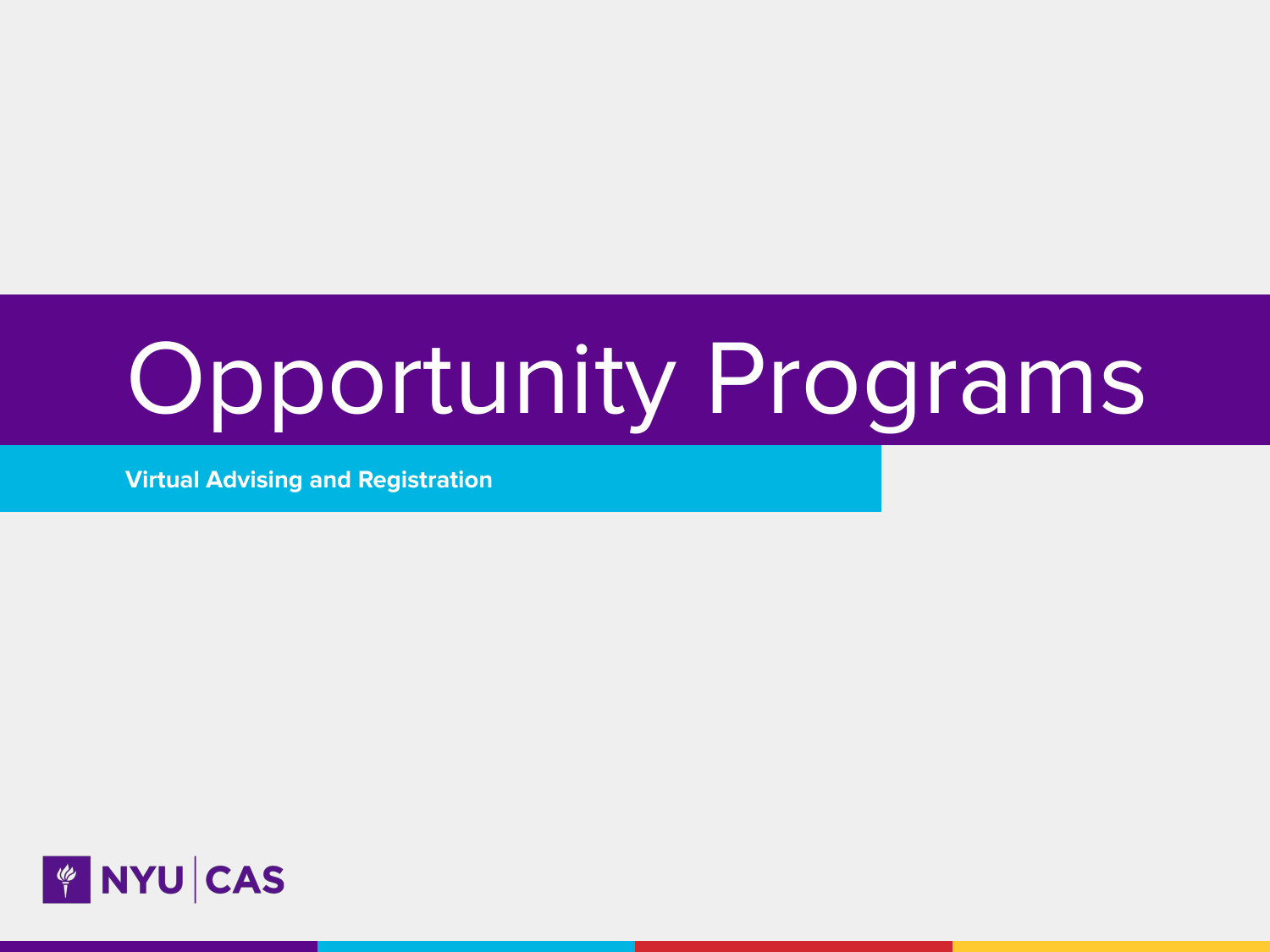# **Fall Schedules**

#### **As you register for Fall courses, please keep in mind:**

- Selected Fall classes may be changed based on Pre-Freshman Summer program performance.
- All HEOP and STEM first-year students must register for corresponding Non-Credit Courses that support their credit bearing courses for both Fall and Spring semesters.
- OP Freshman Colloquium (HEOP-UE 607) is mandatory for both Fall and Spring semesters.
- CAS First-Year Seminar (FYSEM-UA ---) is mandatory during either the Fall or Spring semesters.
- In place of Writing the Essay (EXPOS-UA 1), all HEOP and STEM students must take Writing as Exploration (WREX-UF 101) in the Fall and Writing as Critical Inquiry (WRCI-UF 102) in the Spring to fulfill the writing requirement. There are no exceptions.

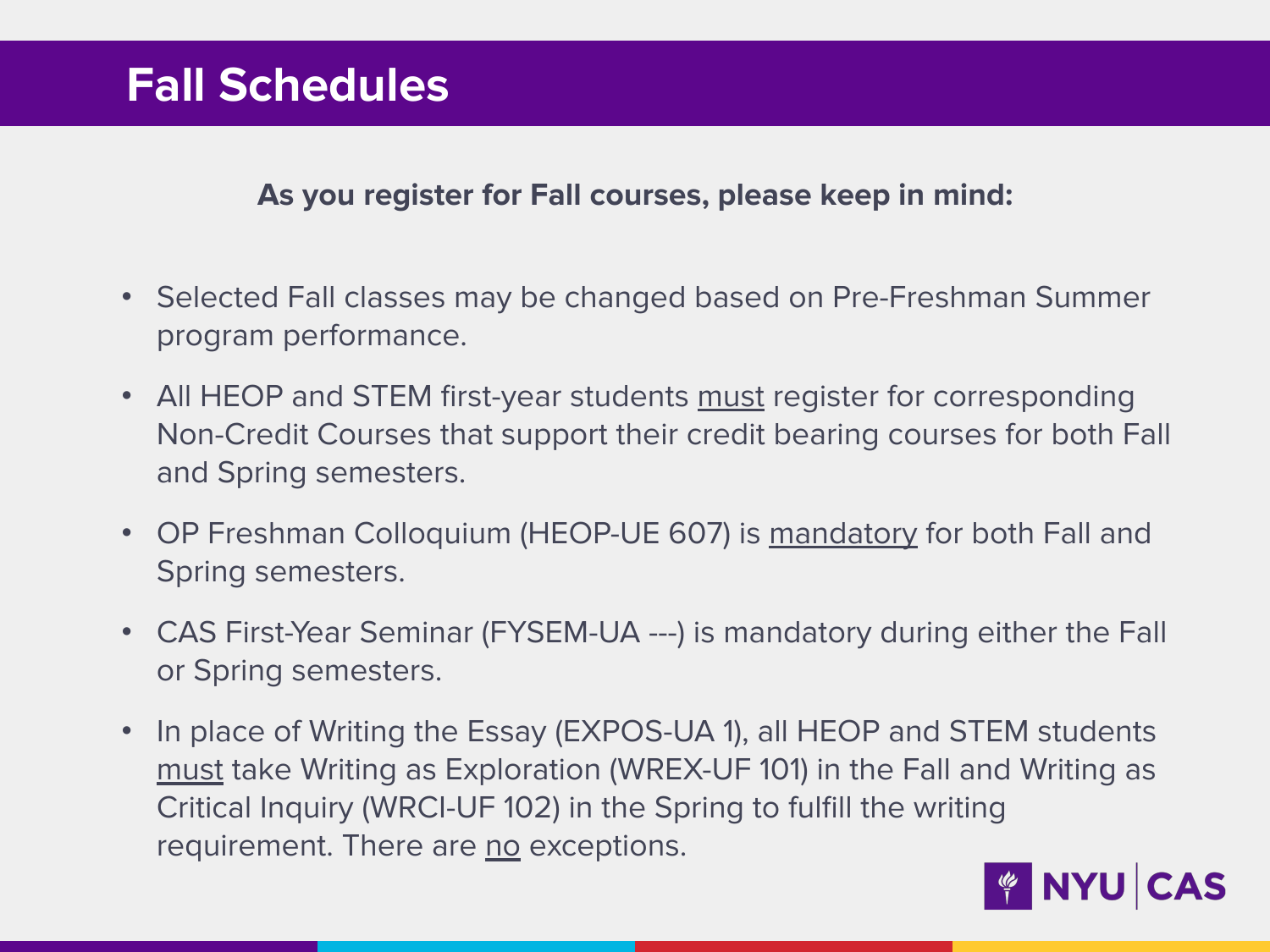# **Opportunity Programs Overview**

- If you are a student in NYU's STEM or HEOP program, you have the added benefit of the following resources:
	- Being assigned to a Student Counselor for all four years of your undergraduate study
	- Academic Non-Credit Courses and seminars
	- Free tutoring
	- Financial aid assistance (if applicable)
- **• We encourage you to familiarize yourself with this overview of what you should expect during your first summer and semester at NYU.**

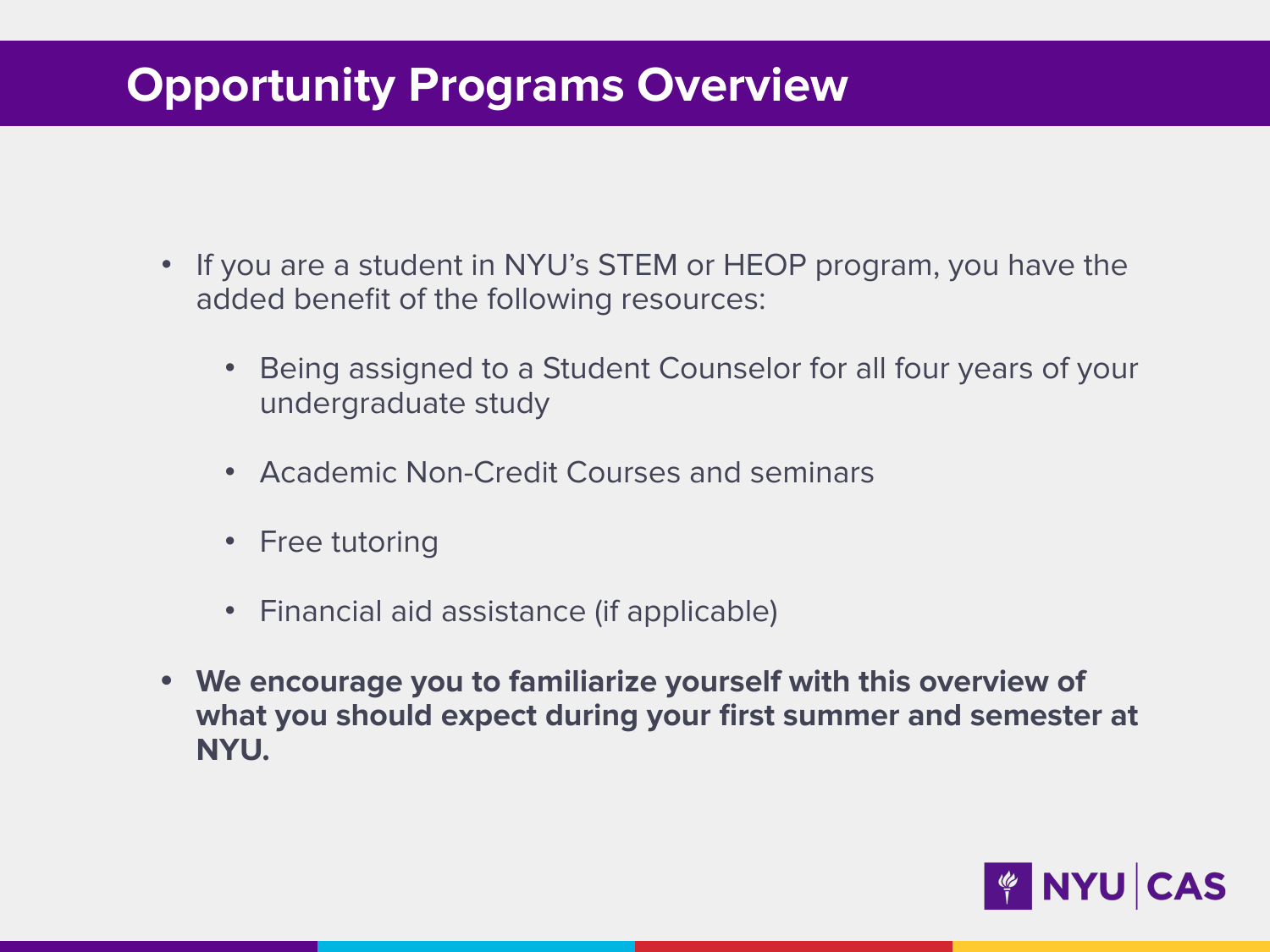# Social Science or Humanities Major

#### **Summer**

- Pre-Freshman Critical Analysis (HEOP-UE 605)
- Pre-Freshman Writing (HEOP-UE 606)
- Pre-Freshman Algebra and Calculus (HEOP-UE 610) OR (Pre-Freshman Quantitative Reasoning- QR (HEOP-UE 611)
- Pre-Freshman Individual Research Project (HEOP-UE 612)
- Pre-Freshman Colloquium (HEOP-UE 624)

#### **Fall**

- CAS First-Year Seminar (FYSEM-UA ---)
- Cohort Meeting (COHRT-UA 10)
- Cultures & Contexts (CORE-UA 5--) OR Texts & Ideas (CORE-UA 4--)
- Writing as Exploration (WREX-UF 101)
- Quantitative Reasoning (CORE-UA 1--)
- Quantitative Reasoning Non-Credit Course (HEOP-UE 662)
- Freshman Colloquium (HEOP-UE 607)
- Writing Intensives Non-Credit Course (HEOP-UE 652)**\*\***

\*\*Writing Intensives are assigned to students designated by their Writing Instructor during the fall and spring semesters.

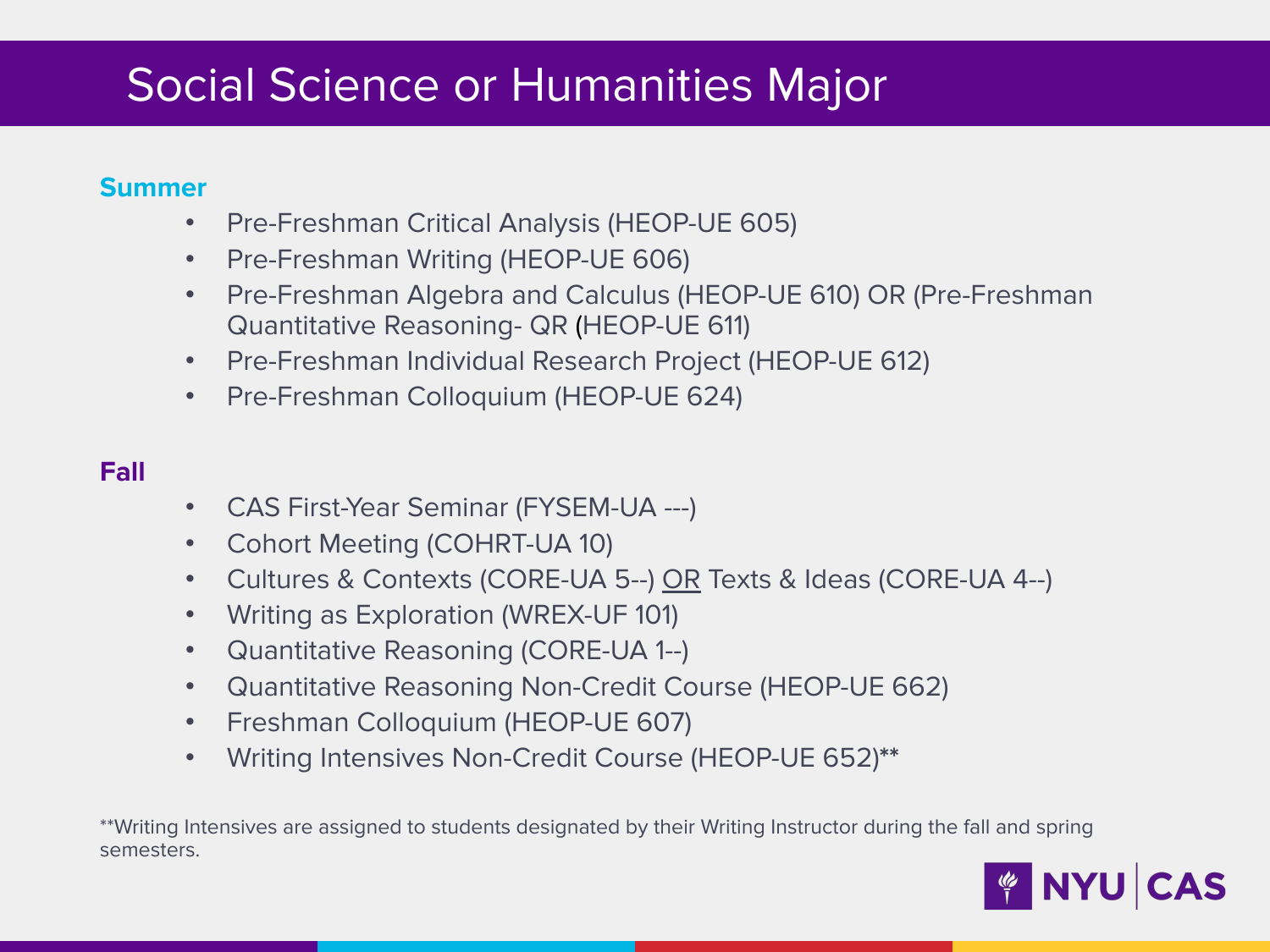### **Pre-Health Track / Calculus Ready**

#### **Summer**

- Pre-Freshman Calculus (HEOP-UE 601)
- Pre-Freshman Critical Analysis (HEOP-UE 605)
- Pre-Freshman Writing (HEOP-UE 606)
- Pre-Freshman Colloquium (HEOP-UE 624)
- Pre-Freshman Chemistry (HEOP-UE 625)

#### **Fall**

- General Chemistry I & Laboratory (CHEM-UA 125)
- Cohort Meeting (COHRT-UA 10)
- Calculus I (MATH-UA 121)
- Writing as Exploration (WREX-UF 101)
- Cultures & Contexts (CORE-UA 5--) OR Texts & Ideas (CORE-UA 4--) OR CAS First-Year Seminar (FYSEM-UA ---)
- General Chemistry I Non-Credit Course (HEOP-UE 629)
- Calculus I Non-Credit Course (HEOP-UE 613)
- Writing Intensives Non-Credit Course (HEOP-UE 652)**\*\***
- Freshman Colloquium (HEOP-UE 607)

\*\*Writing Intensives are assigned to students designated by their Writing Instructor during the fall and spring semesters.

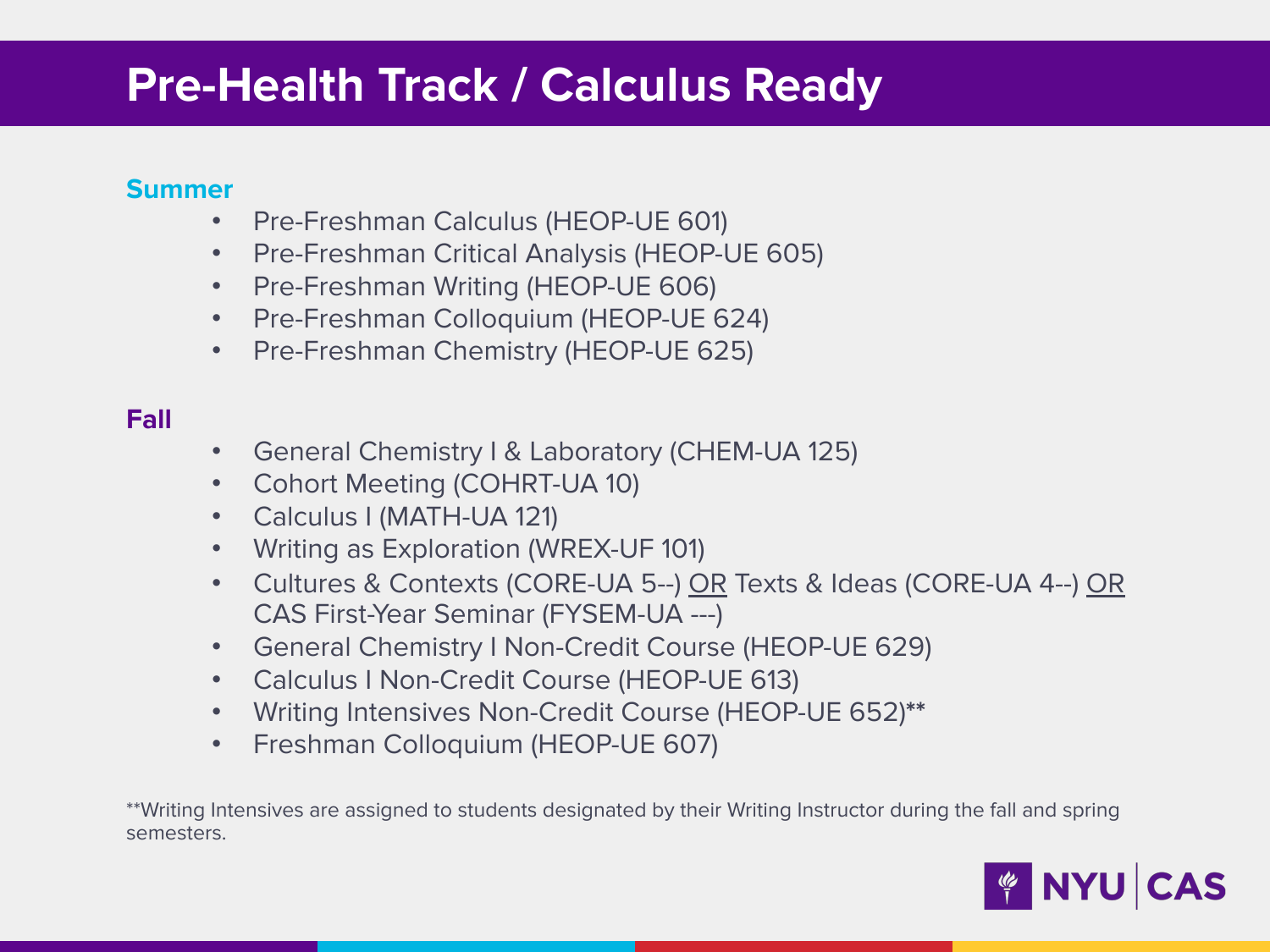### **Pre-Health Track / Not Calculus Ready**

#### **Summer**

- Pre-Freshman Critical Analysis (HEOP-UE 605)
- Pre-Freshman Writing (HEOP-UE 606)
- Pre-Freshman Algebra and Calculus (HEOP-UE 610)
- Pre-Freshman Colloquium (HEOP-UE 624)
- Pre-Freshman Chemistry (HEOP-UE 625)

### **Fall**

- CAS First-Year Seminar (FYSEM-UA ---)
- Cohort Meeting (COHRT-UA 10)
- Algebra, Trigonometry, and Functions (MATH-UA 9)
- Writing as Exploration (WREX-UF 101)
- Cultures & Contexts (CORE-UA 5--)
- Algebra and Calculus Non-Credit Course (HEOP-UE 661)
- OP Freshman Colloquium (HEOP-UE 607)
- Writing Intensives Non-Credit Course (HEOP-UE 652)**\*\***

\*\*Writing Intensives are assigned to students designated by their Writing Instructor during the fall and spring semesters.